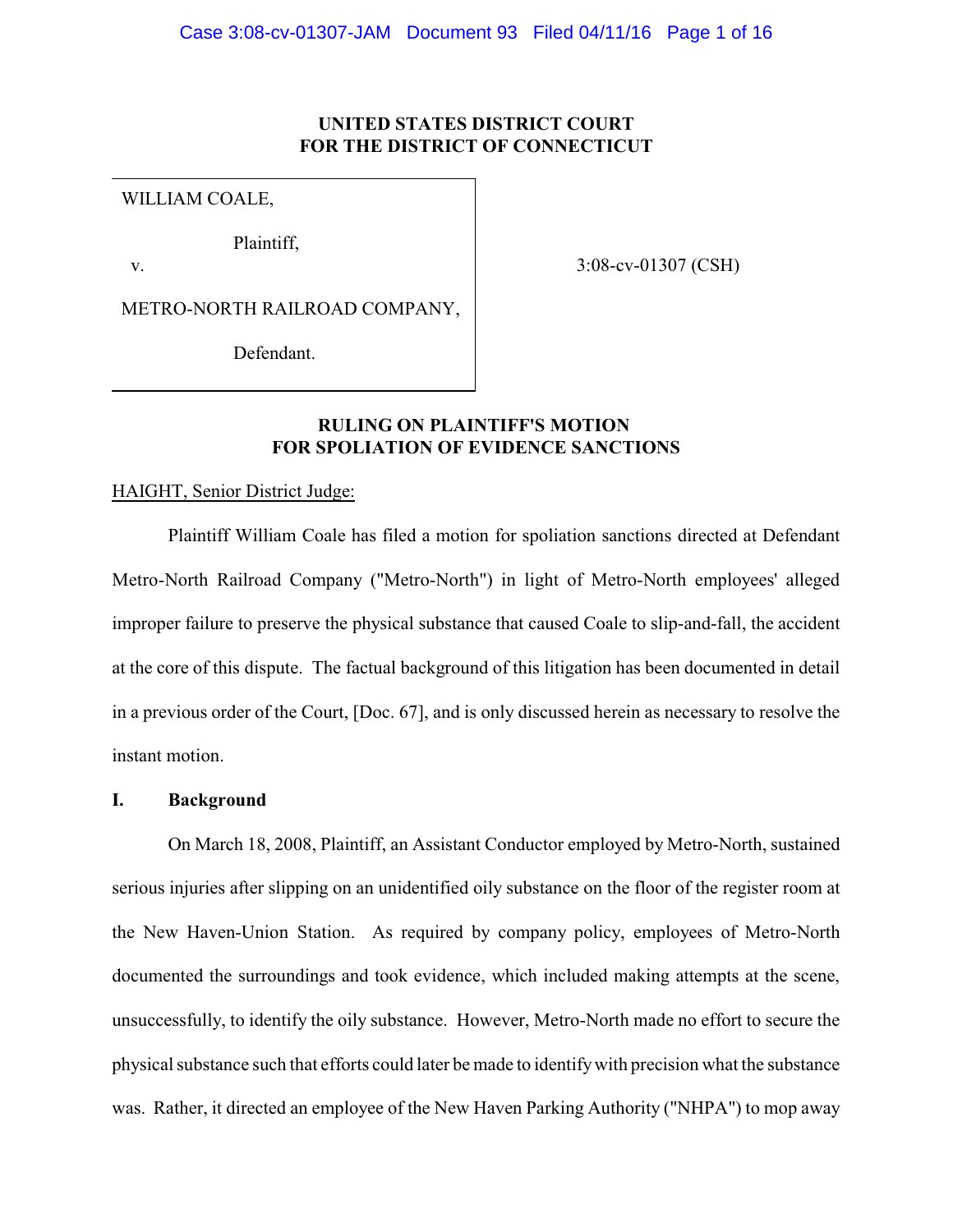#### Case 3:08-cv-01307-JAM Document 93 Filed 04/11/16 Page 2 of 16

the substance (such that it no longer posed a danger). Doc. 59-1, at 24. In consequence, the current record is silent as to the nature of the substance; the jury will simply not be in a position to know with certainty what the substance was that caused Coale to fall.

In light of this fact, Plaintiff moved for spoliation sanctions. Doc. 58. In essence, he argued that because it was Metro-North's fault that the oily substance was not preserved—and that therefore the jury will be ignorant as to its nature—Metro-North should be the one to bear the consequences of the evidentiary gap. In furtherance of that argument, Plaintiff argued that his motion satisfied the three-part test for the imposition of spoliation sanctions, which requires the movant to establish:

> (1) that the party having control over the evidence had an obligation to preserve it at the time it was destroyed; (2) that the records were destroyed 'with a culpable state of mind'; and (3) that the destroyed evidence was 'relevant' to the party's claim or defense such that a reasonable trier of fact could find that it would support that claim or defense.

*Residential Funding Corp. v. DeGeorge Fin. Corp.*, 306 F.3d 99, 107 (2d Cir. 2002) (citing *Byrnie v. Town of Cromwell*, 243 F.3d 93, 107-12 (2d Cir. 2001)).

In an earlier ruling, this Court denied Plaintiff's spoliation motion because he failed to meet the third prong of the *Residential Funding* test, namely, to demonstrate that the allegedly unpreserved evidence was relevant to his claims. 34 F. Supp.3d 206, 220 (D. Conn. 2014). However, that ruling was then disturbed on appeal by the Second Circuit, which held that the identification of the substance *is* relevant to the notice element of Plaintiff's negligence claim because "identifying the substance may have shed light on the party who spilled it." 621 F. App'x 13, 16 (2d Cir. 2015). In light of this finding, the Court of Appeals held that the third factor in the spoliation test was in fact met, and it remanded Plaintiff's spoliation motion with specific direction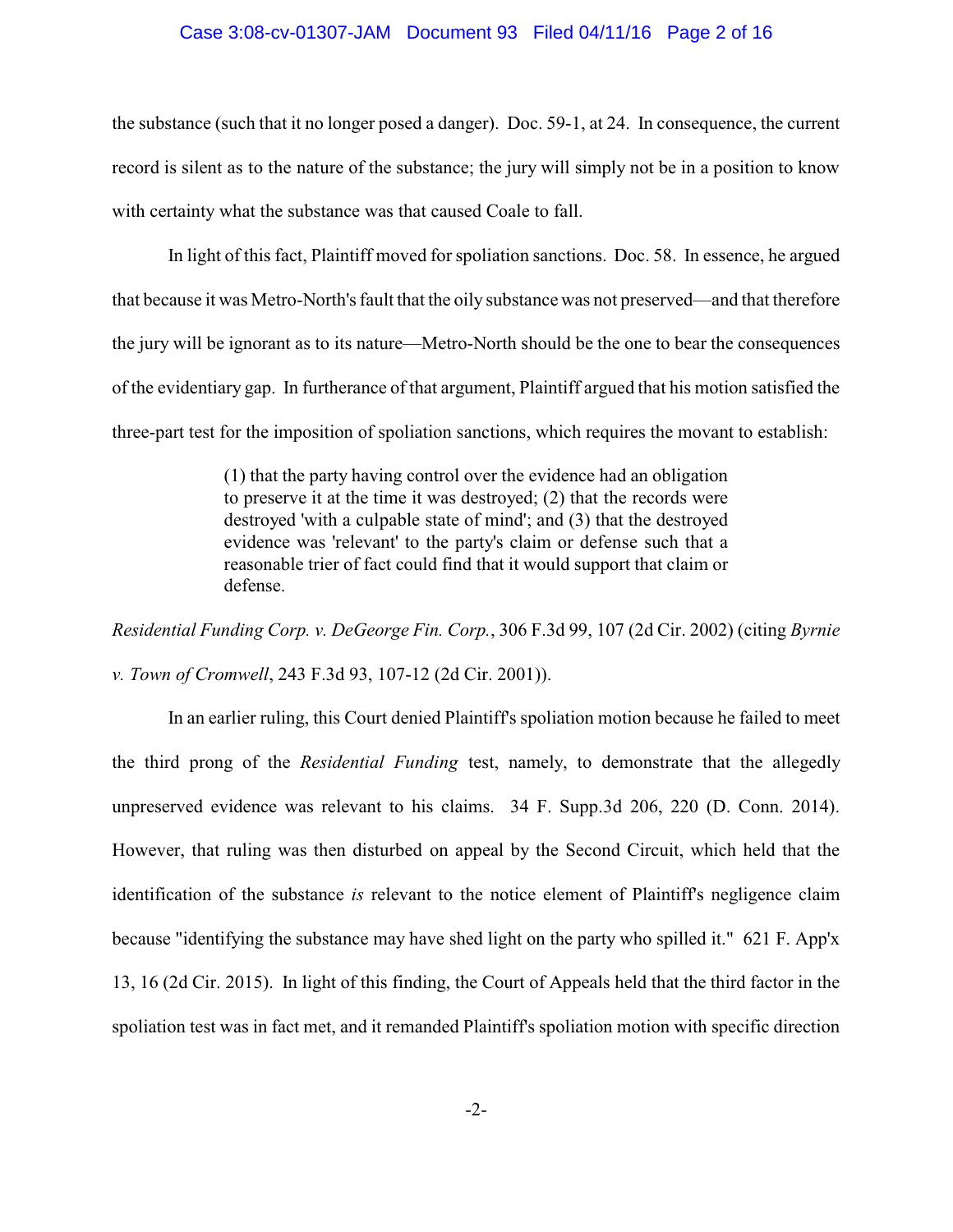# Case 3:08-cv-01307-JAM Document 93 Filed 04/11/16 Page 3 of 16

to "evaluate the remaining factors" that this Court deemed unnecessary to assess.<sup>1</sup> Id.

The Second Circuit's ruling also vacated the Court's determination that summary judgment should enter for Metro-North. *Id.* at 14-16. This Court came to that conclusion in light of the fact that there was no triable issue as to whether Metro-North had actual or constructive notice of the spilled substance. While the Court of Appeals did not expressly disagree with that finding, it nevertheless disagreed that it was dispositive of the summary judgment motion. It held that this Court erred in its finding that Plaintiff could not proceed, as a matter of law, on a theory of *res ipsa loquitur*, and that the Court should have let the case proceed to a jury trial on that theory.

Following the Second Circuit's remand order, this Court solicited supplemental briefing on the effect of the Court of Appeals' holdings. Specifically, the Court directed the parties to address "the proper interaction of the spoliation principle with that of *res ipsa loquitur*." Doc. 84. The parties submitted such briefs,<sup>2</sup> [Docs. 88-90], and Plaintiff's motion is again ripe for disposition.

## **II. Discussion**

## **A. Spoliation of Evidence**

The Court must now determine whether the two previously unaddressed elements of the spoliation sanctions test are met in this case. Specifically, the Court must determine whether Metro-North (i)"had an obligation to preserve [the spilled substance] at the time it was destroyed," and, if

 $\frac{1}{1}$  As discussed in the earlier Memorandum and Order, "[i]f the evidence in question is not relevant to a claim or defense, so that the third element cannot be satisfied, a court need not reach the first two. *Kullman v. New York*, No. 8:07cv16 (GLS) (RFT), 2012 WL 1142899 (N.D.N.Y. Apr. 4, 2012)." 34 F. Supp.3d at 220.

 $\frac{1}{2}$  In his supplemental opening brief, Plaintiff, for the first time, asked the Court for sanctions as to certain photographs taken by Metro-North that he claimed were indecipherable. Doc. 88. Plaintiff withdrew this request in his supplemental reply brief. Doc. 90, at 2. The Court thereby need not address its merits.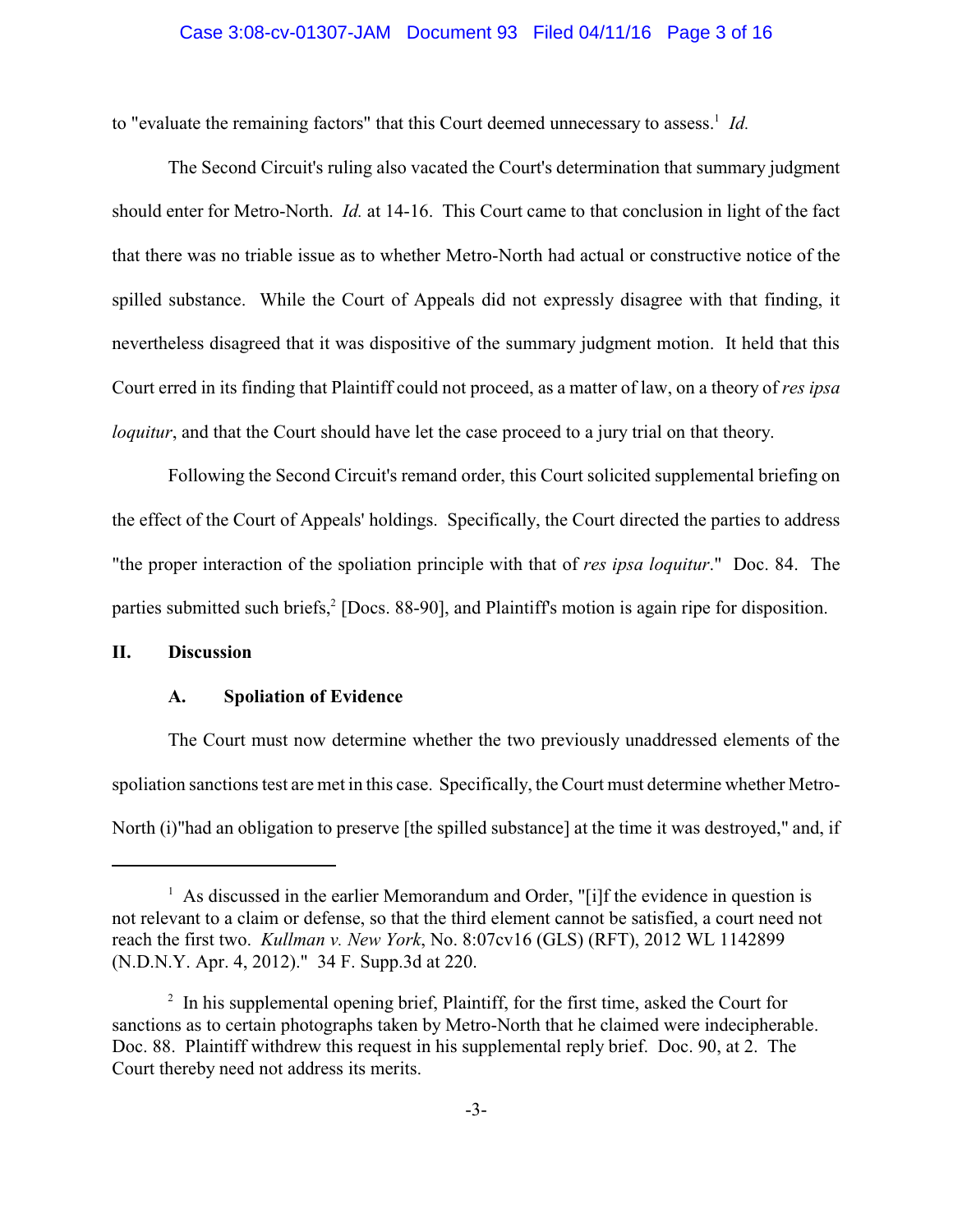so, (ii) whether it "destroyed [it] with a culpable state of mind." *Residential Funding*, 306 F.3d at 107.

# **1. Obligation to Preserve**

Plaintiff's argument is that Metro-North had an obligation to preserve physically the substance in light of the specific instructions in Metro-North's Incident Investigation and Reporting Manual (the "Manual"), [Doc. 59-4], which, *inter alia*, require Metro-North employees to preserve evidence following an "incident."<sup>3</sup> The Manual requires that "[a]ll [Metro-North] incidents must be reported, investigated and documented in accordance with this program." Doc. 59-4, at 1.

At the outset, the Court notes that no rule dictates that an entity's self-imposed obligation to preserve evidence for internal purposes creates an automatic obligation to preserve that evidence for purposes of litigation. Nevertheless, in this case involving a common carrier train operator well accustomed to on-the-job injuries and concomitant litigation, the Court has little difficultyin holding that the Manual's discrete requirements may be construed as obligations to preserve evidence for purposes of litigation. An "obligation to preserve evidence arises when the party has notice that the evidence is relevant to litigation," including "when a party should have known that the evidence may be relevant to future litigation." *Kronisch v. U.S.*, 150 F.3d 112, 126 (2d Cir. 1998). Although the Manual describes that "[c]orrective actions are the most important outcome of [an internal accident] investigation," [Doc. 59-4, at 23], it would strain credulity to claim that Metro-North does not also understand that evidenced procured through its investigation will likely be relevant to future

<sup>&</sup>lt;sup>3</sup> The Manual defines "incident," as "[a]ny undesired event arising from the operations of the MTA Metro-North Railroad which results in or may result in injury or illness to any person or damage to the property of the railroad or another." Doc. 59-4, at 1.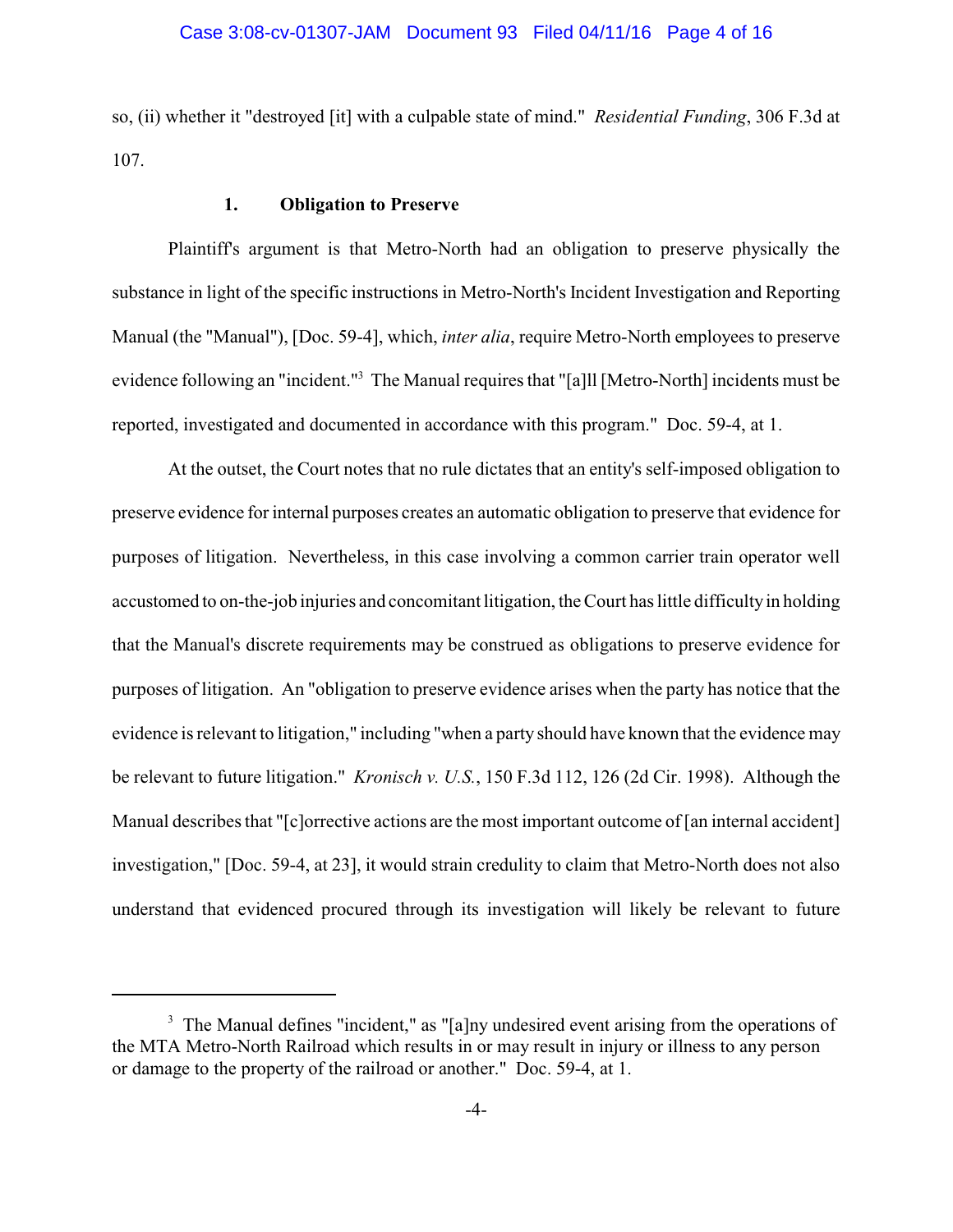#### Case 3:08-cv-01307-JAM Document 93 Filed 04/11/16 Page 5 of 16

litigation. Metro-North, a common carrier, is no stranger to negligence lawsuits, $4$  which, as does the instant case, frequently involve complex questions of causation. Metro-North is therefore clearly on notice that the fruits of its investigations to "[d]etermine the [c]auses" of an accident—the lengthiest section of its Manual—will produce evidence that "may be relevant to future litigation." In this context, the Court is satisfied that Metro-North's breach of its internal obligations to preserve evidence, as outlined in the Manual, may be sufficient grounds to determine that Metro-North violated its obligation as to this tribunal to preserve relevant evidence.

The Court next finds that the Manual did in fact impose an obligation on Metro-North to preserve the spilled substance. For one, the Manual makes clear that one of its primary purposes is to "[i]dentify the causal factors that contributed directly or indirectly to each incident." Doc. 59-4, at 1. It goes on to state that "[e]very factor relating to an incident must be discovered and analyzed," and that it is "vital to preserve evidence that will assist in determining the cause of the incident." Doc. 59-4, at 2, 7. The Manual then explains in detail the procedures for "collecting and preserving evidence." Doc. 59-4, at 9. As relevant, that section states as follows:

> Survey the secured area to locate objects, substances or conditions that may be related to the incident. Take photographs or videotape

<sup>&</sup>lt;sup>4</sup> For example, Metro-North is currently defending a significant number of pending negligence cases just in this District, *see Cammilleti v. Metro-North R.R. Co.*, No. 15-cv-1357 (D. Conn.); *Riccitelli v. Metro-North R.R. Co.*, No. 16-cv-256 (D. Conn.); *Kuziel v. Metro-North R.R. Co.*, No. 16-cv-257 (D. Conn.); *Brenner v. Metro-North R.R. Co.*, No. 16-cv-317 (D. Conn.); *Campbell v. Metro-North R.R. Co.*, No. 16-cv-406 (D. Conn.); *Balacky v. Metro-North Commuter R.R. Co.*, No. 13-cv-00670 (D. Conn.); *Sorensen v. Metro-North Commuter R.R. Co.*, No. 13-cv-749 (D. Conn.); *Green v. Metro-North R.R. Co.*, No. 14-cv-1188 (D. Conn.); *Worsham v. Metro-North Commuter R.R. Co.*, No. 15-cv-816 (D. Conn.), not to mention hundreds of other terminated cases it has previously litigated. It is therefore clear why the Manual requires, for example, that "[a]ll collected evidence should be held for forwarding to Claims Services." Doc. 59-4, at 9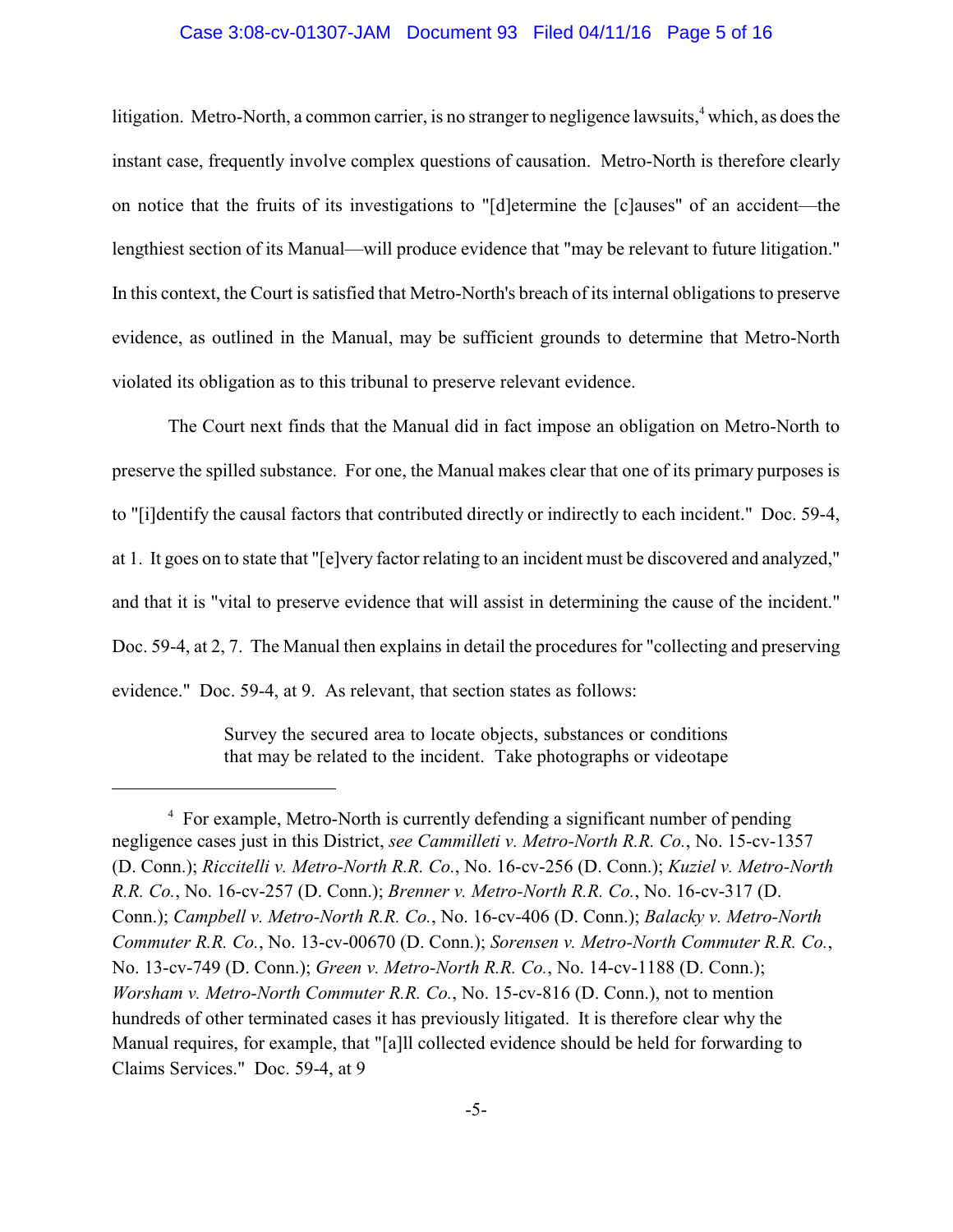before the site is disturbed. Physical hazards and safety controls present or absent at the time of the incident are particularly important. *When evidence is located make sure that it is marked and protected*. *In particular, take steps to ensure the observation and recording of* fragile, perishable, or transient evidence (for example: instrument readings, control settings, weather and other environmental conditions, *chemical spills*, stains, skid marks). . . .

*Tools, material, parts and equipment that may be relevant must be carefully examined, secured and noted as evidence*. Such items must be protected against further damage or alteration. . . . It is better to secure items rather than to find that a tool, part or material is important but has been misplaced, discarded or altered.

Doc. 59-4, at 9 (emphases added). Directly relevant here, the Manual then notes that "[t]here are many reasons for *taking samples of materials* during an incident investigation. *Samples may reveal contributing factors or the actual cause of the incident*." Doc. 59-4, at 11 (emphases added). The Manual then directs that "[a]t the conclusion of the investigative phase of your investigation you should have . . . resolved matters of speculation and disputed facts through analysis, *testing*, and discussion." Doc. 59-4, at 17 (emphasis added). Further, the Manual states that "[t]o seek out possible causes resulting from the equipment and materials used, investigators might ask . . . Were hazardous substances involved? . . . *Were they clearly identified*?" Doc. 59-4, at 19 (emphasis added). Taken together, there can be no dispute that, once Metro-North was unable to ascertain the nature of the spilled substance at the scene, the above provisions obligated it to secure a sample of the substance. The fact that the record is deficient as to a piece of evidence that has been determined to be directly relevant to Plaintiff's cause of action demonstrates this clearly.

Metro-North's arguments are not to the contrary. It argues that photographing the spilled substance was sufficient to satisfy the Manual's terms. Doc. 64, at 5. Not so. As correctly stated in the Manual, photographing is a "valuable method[] for recording conditions *that may change*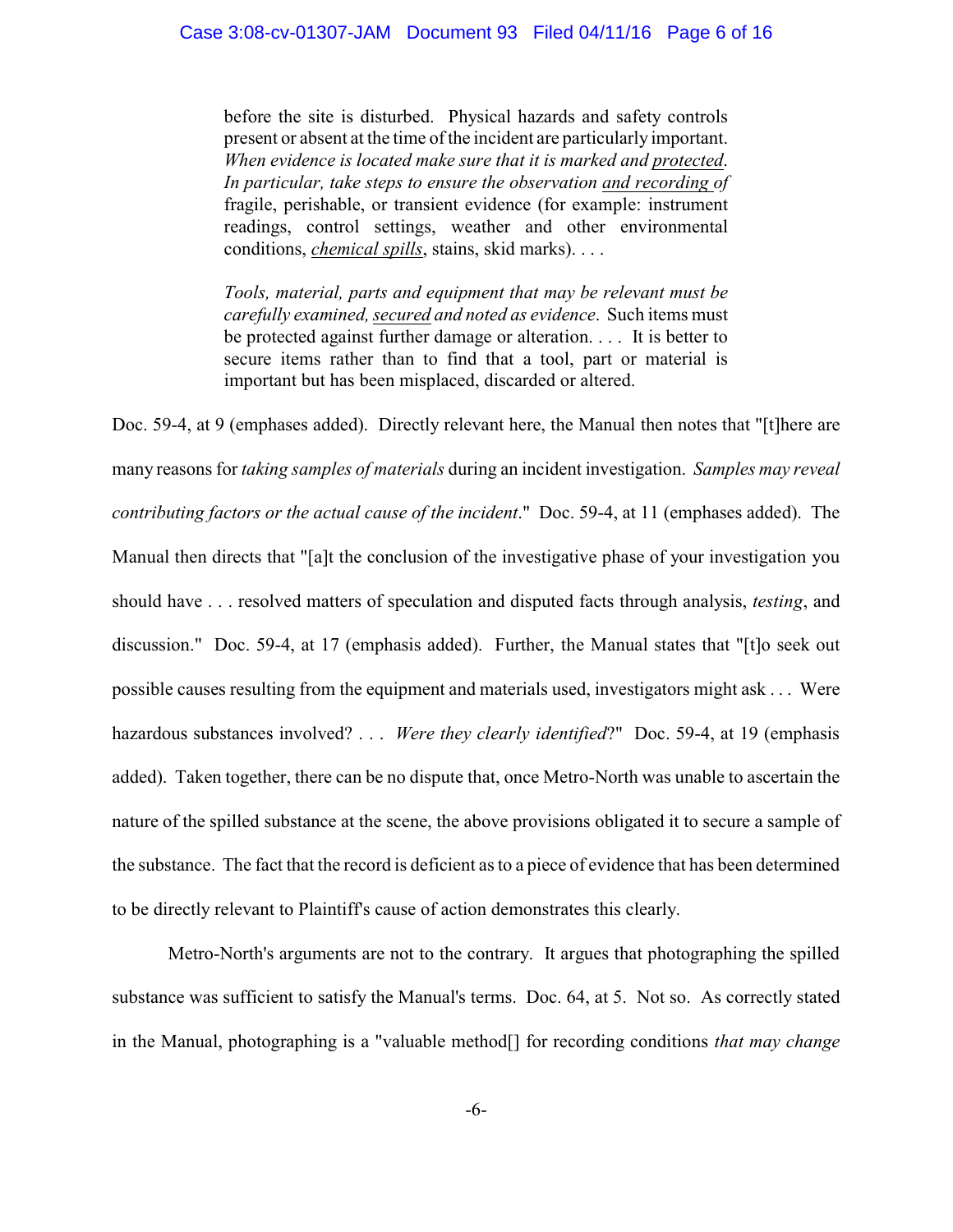#### Case 3:08-cv-01307-JAM Document 93 Filed 04/11/16 Page 7 of 16

during the investigation or shortly thereafter." Doc. 59-4, at 10. Surely, characteristics such as the shape or location of the spilled substance may change, and thus capturing those characteristics specifically via photograph is pertinent. However, the nature of the substance is not similarly subject to change—there is no discernible reason to think that whatever that substance was on the day Plaintiff slipped on it, it is not the same today. Moreover, Metro-North's position is clearly refuted by the simple fact that the photographs it did take did not record the nature of the substance, and, further undermining its position, its employees at the scene felt a need to determine what the substance was through means other than photography.<sup>5</sup>

Relatedly, Metro-North argues that photographing the substance satisfied its obligation to "take steps to ensure the observation and recording of . . . [the] chemical spill." Doc. 64, at 5. This too is wrong. While photographing the substance did constitute an "observation and recording" of *certain attributes* of the chemical spill, it failed to be such as to a distinct, and relevant, attribute: the nature of the substance. As the Manual acknowledges, a sample of the substance "may reveal contributing factors or the actual cause of the incident." Doc. 59-4, at 11. In short, Metro-North failed to "record" a key attribute of a piece of evidence that may have assisted Metro-North (and the jury) in determining the cause of Plaintiff's accident. This omission violates both the letter, and the spirit, of the Manual's dictates.

<sup>&</sup>lt;sup>5</sup> See Doc. 59-1, at 19-20 (Mary Walsh testifying that Joe Kannell "took his hand and kind of . . . wiped it with his finger . . . [a]nd we looked at it," and "that's how we knew it was more than – it wasn't water. It was almost like an oil"); Doc. 59-2, at 23-24 (Sherry Herrington testifying that "It didn't smell; I did try to smell it"). Further, Metro-North's position that it views photographing a substance as a method to record the nature of the substance is contradicted by the deposition testimony of Joe Kanell, the line superintendent of operations of Metro-North's New Haven line at the time of the accident. When asked, "Did anyone do anything to try and determine what specifically the substance was, as far as you're aware," Kanell responded, "Not that I'm aware, no." Doc. 44-3, at 17.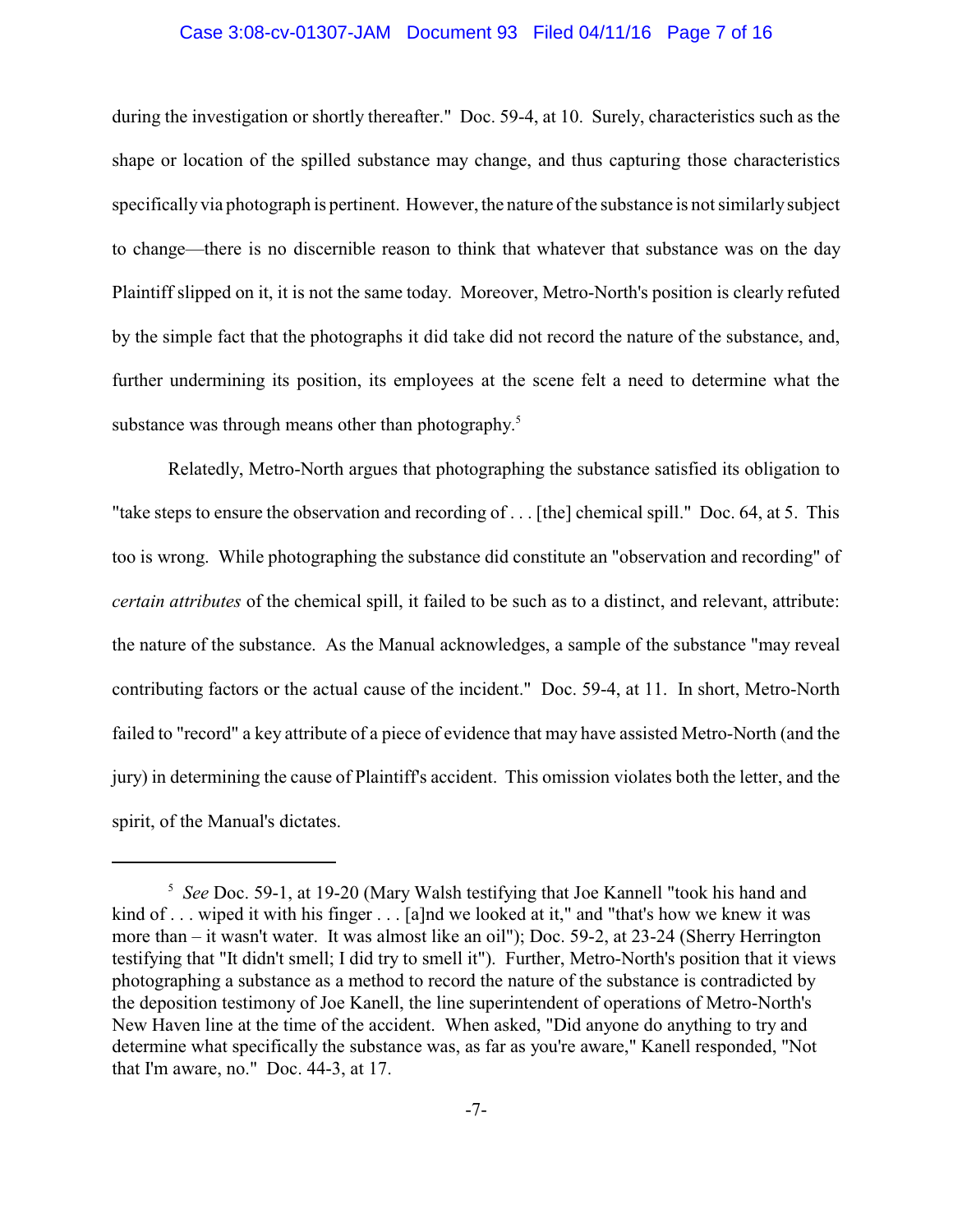#### Case 3:08-cv-01307-JAM Document 93 Filed 04/11/16 Page 8 of 16

This reasoning also demonstrates the futility of Metro-North's argument that it did not actually fail to "preserve" the evidence. Doc. 64, at 3-6. Specifically, Metro-North argues that "[o]bservations as to the physical characteristics of the substance were captured by the witnesses' observations and the photographs, all of which were made available to Coale throughout this litigation. In all of these ways, evidence regarding the identity of the substance was properly maintained." Doc. 64, at 4. As discussed, this is clearly incorrect. A relevant aspect of the physical characteristic of the substance was *not* captured by either observation or photograph, and evidence regarding the identity of the substance was *not* properly maintained. The record is thereby entirely silent as to this question. It would not be if Metro-North had followed the Manual's terms properly. 6

The Court is satisfied that Metro-North had an obligation to preserve the spilled substance.

## **2. Culpability**

In this Circuit, the destruction of relevant evidence maybe a sanctionable offense even where the party destructed the evidence negligently, rather than intentionally. *Residential Funding*, 306 F.3d at 108 ("The sanction of an adverse inference may be appropriate in some cases involving the

<sup>&</sup>lt;sup>6</sup> Metro-North invokes the phantom of the slippery slope. It argues that a sanction in this case would mean that "every single time a slip-and-fall occurs anywhere in Connecticut . . . a defendant will face spoliation sanctions if it does not somehow preserve a sample of the substance itself for subsequent physical analysis." Doc. 64, at 4. It then attempts to support its theory through a hypothetical example: "[u]nder the plaintiff's theory, every time someone trips over an allegedly defective portion of sidewalk and sustains injuries . . . the party responsible for that area would have to either preserve the sidewalk in its defective state, or dig up the allegedly defective portion of sidewalk and maintain it somewhere." Doc. 64, at 4. Metro-North's argument is too clever by half. Where someone trips over a sidewalk, the Court knows what that person tripped over: a sidewalk. Further, in the sidewalk example, unlike here, the relevant attribute of the evidence would likely be *visibly* identifiable. As such, a proper photograph would be sufficient to identify properly the nature of the defect (*i.e.*, a crack in the sidewalk). Uprooting the cement would almost certainly be unnecessary.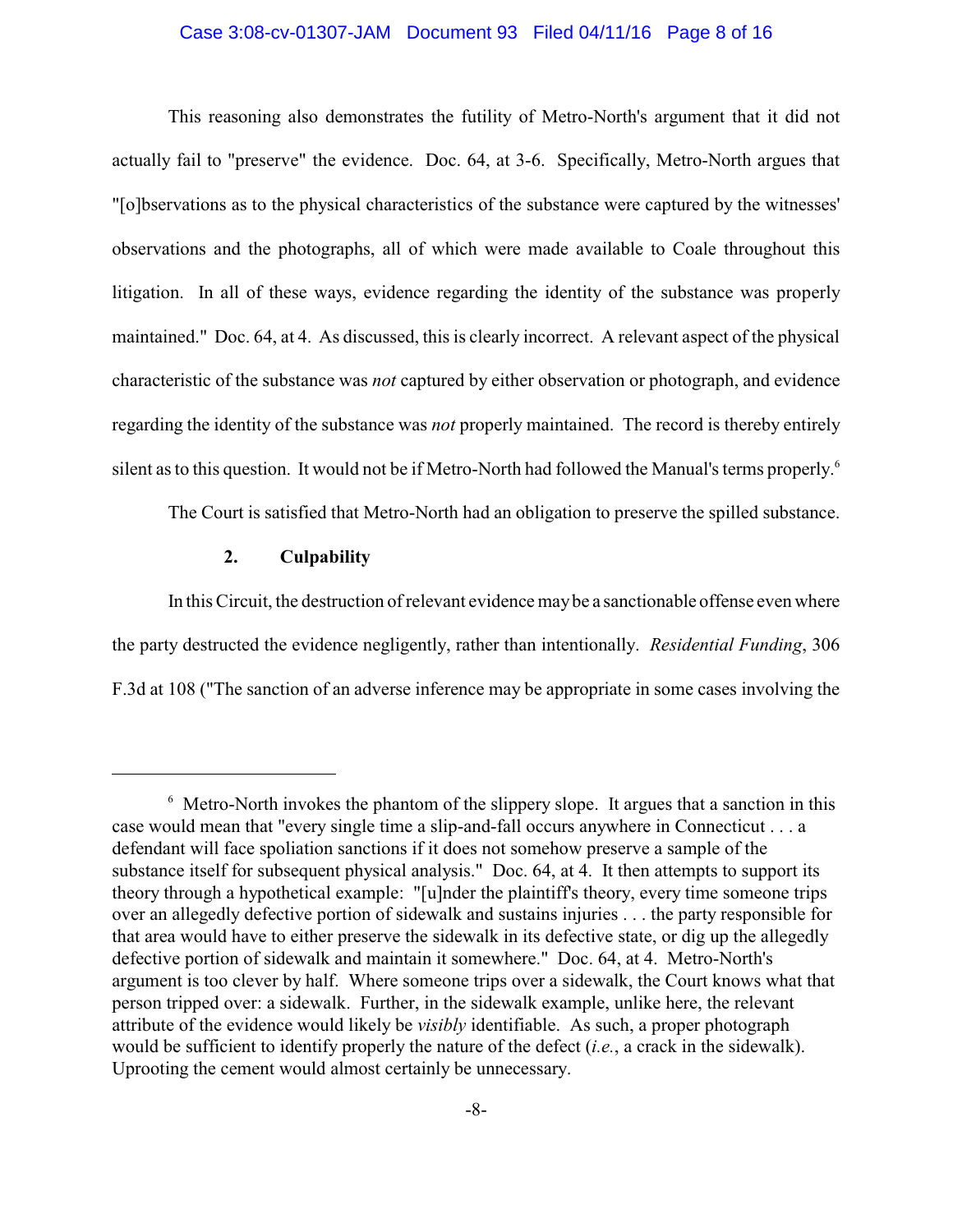### Case 3:08-cv-01307-JAM Document 93 Filed 04/11/16 Page 9 of 16

negligent destruction of evidence because each party should bear the risk of its own negligence.");<sup>7</sup> *Jackson v. AFSCME Local 196*, 2010 WL 864509, at \*4 (D. Conn. Mar. 10, 2010) ("The Court does not find that plaintiff knowingly destroyed a 'Renee Jackson File'; however, a 'culpable state of mind is established by ordinary negligence.'" (quoting *Doe v. Norwalk Comm. College*, 248 F.R.D. 372 (D. Conn. 2007)).

Metro-North does not dispute this principle. Rather, it argues that Plaintiff simply has not shown that Metro-North was negligent. Doc. 64, at 7. It is mistaken. In this Circuit, a party's negligence is established for purposes of spoliation sanctions where it fails to preserve evidence that it had an obligation to preserve. *See Zubulake v. UBS Warburg LLC*, 220 F.R.D. 212, 220 (S.D.N.Y. 2003) ("Once the duty to preserve attaches, any destruction of [evidence] is, at a minimum, negligent."); *Mpala v. City of New Haven*, 2014 WL 883892, at \*6 (D. Conn. Mar. 6, 2014) ("Because the Library was arguably obligated to preserve the September 18 video and it did not do so (if a video even existed), it possessed the requisite ordinarily negligent state of mind for the Plaintiff to proceed on his spoliation argument"); *Johnson v. Waterford Hotel Grp., Inc.*, 2011 WL

 $\frac{7}{7}$  The Court notes that the Federal Rules of Civil Procedure were recently amended, effective December 1, 2015, to permit an adverse inference instruction upon the spoliation of electronically stored information ("ESI") "only upon finding that the party acted with the intent to deprive another party of the information's use in the litigation." Fed. R. Civ. P. 37(e)(2). The Advisory Committee Notes make it clear that this new provision "rejects cases such as Residential Funding Corp. v. DeGeorge Financial Corp., 306 F.3d 99 (2d Cir. 2002), that authorize the giving of adverse-inference instructions on a finding of negligence or gross negligence." However, Rule 37(e) is expressly cabined only to ESI and therefore does not disturb the present application of the *Residential Funding* rule*. See U.S. v Safeco Ins. Co. of Am.*, 2016 WL 901608, at \*7 n.3 (D. Idaho Mar. 9, 2016) ("Rule 37(e), however, applies only to electronically stored information. It therefore does not impact the Court's inherent sanctioning authority when spoliation of tangible evidence is at issue."); *see also Federico v. Lincoln Military Housing, LLC*, 2014 WL 7447937, at \*10 (E.D. Va. Dec. 31, 2014) (addressing the earlier version of Rule 37(e), and determining that it "does not affect sanctions on the court's inherent power because it only bars sanctions for lost electronically stored information").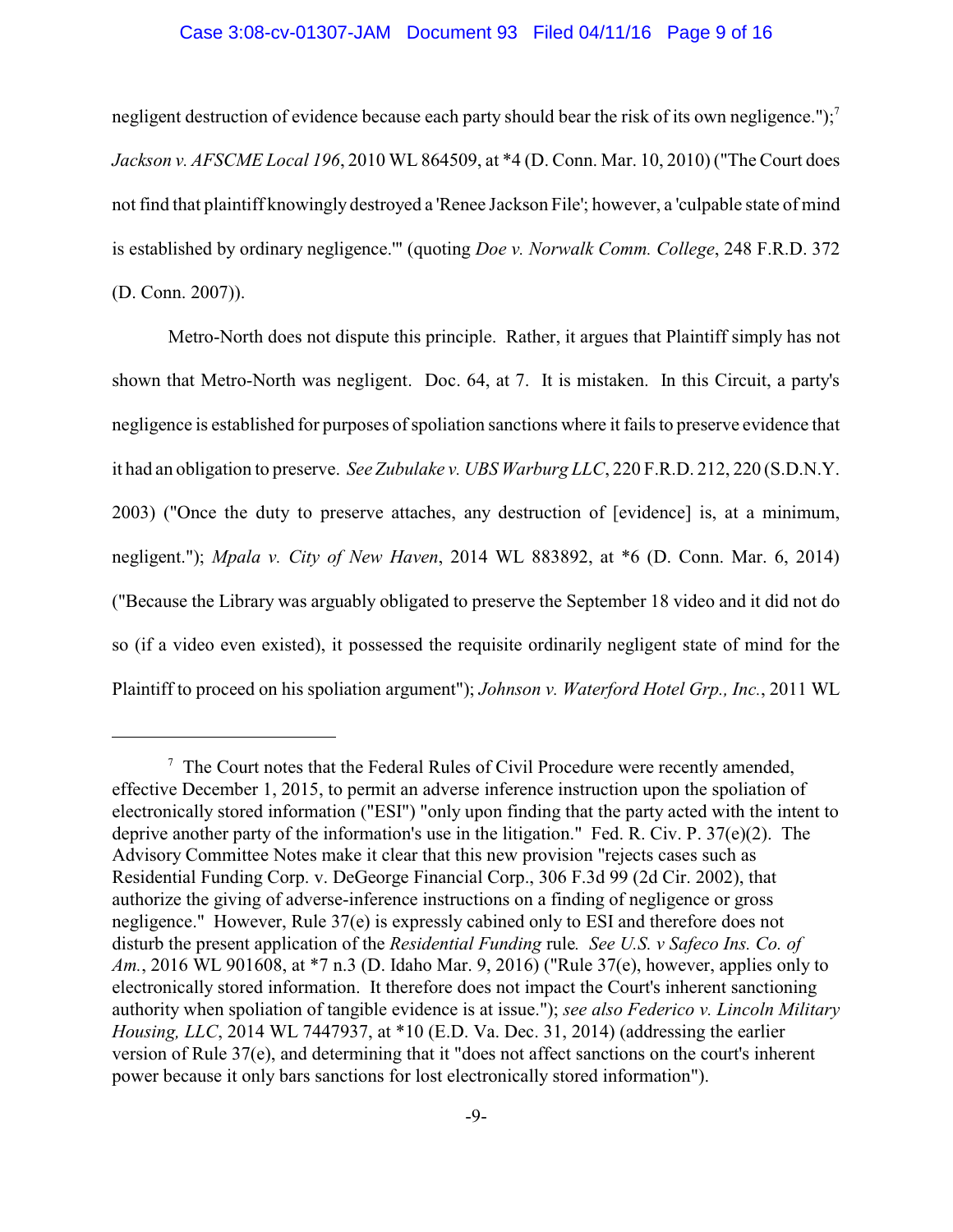#### Case 3:08-cv-01307-JAM Document 93 Filed 04/11/16 Page 10 of 16

87288, at \*2 (D. Conn. Jan. 11, 2011) ("The Court has already found that the Plaintiff discarded the journal after her duty to preserve arose. Therefore, she was at least negligent in doing so").

This principle especially applies here, and leads to the conclusion that Metro-North's culpability was such that sanctions are appropriate. As shown above, Metro-North's Incident Investigation and Reporting Manual created an obligation on the part of Metro-North to preserve the evidence at issue. Metro-North failed to do so. Further, as testified to by Metro-North's Vice President of Operations Services, all of Metro-North's managers and supervisors had copies of the Manual and were required to comply with its terms. Doc. 59-2, at 35-36. Moreover, several of these individuals were present at the time of the accident in question. Doc. 59-1, at 17-18. Therefore, not only has Plaintiff shown that Metro-North had an obligation to preserve the spilled substance, he has also shown that Metro-North either knew, or should have known, of this obligation, both in a general sense *and* as to the specific occurrence at issue. Accordingly, the Court has no difficulty in determining that Metro-North's culpability exists within the "'continuum of fault,'" which, "rang[es] from innocence through the degrees of negligence to intentionality.'" *Residential Funding*, 306 F.3d at 108 (quoting *Reilly v. Natwest Markets Grp., Inc.*, 181 F.3d 253, 267 (2d Cir. 1999)). Metro-North therefore had a culpable state of mind required for the imposition of spoliation sanctions.

In light of the above, as well as the Second Circuit's determination as to the relevance of the spilled substance, each of the three spoliation factors aremet in this case. Plaintiff is thereby entitled to a spoliation sanction.

#### **B. Sanction**

Having determined that a sanction is appropriate in this case in light of Metro-North's negligent destruction of a key piece of evidence, the Court must determine the scope of that sanction.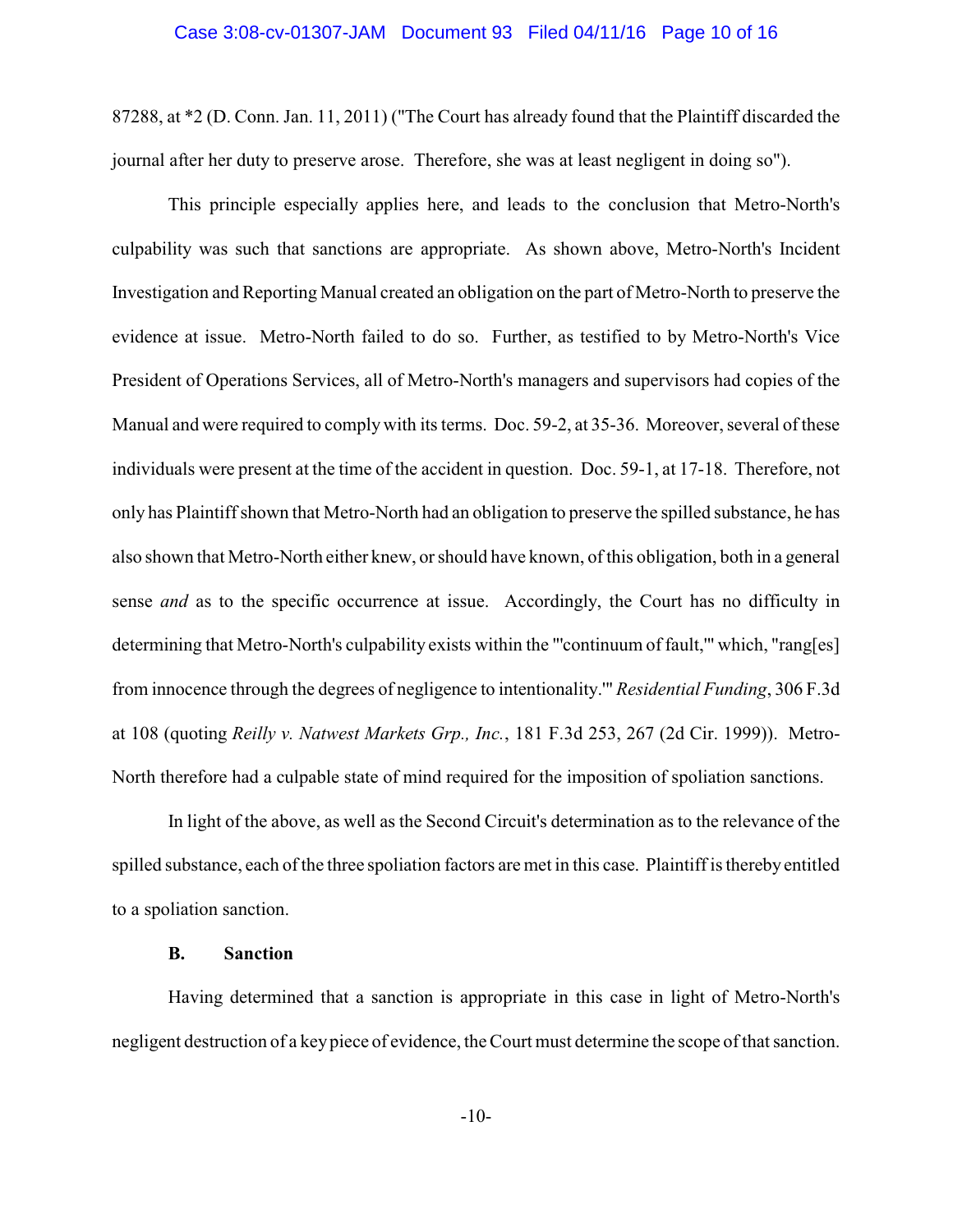#### Case 3:08-cv-01307-JAM Document 93 Filed 04/11/16 Page 11 of 16

Although "a district court has broad discretion in crafting a proper sanction for spoliation," the Second Circuit has offered instructions as to how that discretion should be informed:

> The applicable sanction should be molded to serve the prophylactic, punitive, and remedial rationale underlying the spoliation doctrine. The sanction should be designed to: (1) deter parties from engaging in spoliation; (2) place the risk of an erroneous judgment on the party who wrongfully created the risk; and (3) restore the prejudiced party to the same position he would have been in absent the wrongful destruction of evidence by the opposing party.

*West v. Goodyear Tire & Rubber Co.*, 167 F.3d 776, 779 (2d Cir. 1999) (internal citations and quotations omitted).

Plaintiff proffers, in the alternative, three potential sanctions. He argues that this Court should either: (i) rule, as a matter of law, that Metro-North's negligence caused the spill; (ii) instruct the jury that it may infer that the substance would have harmed Metro-North's position in this case; or (iii) prohibit Metro-North from arguing that it—or anyone not its agent—accessed the register room during the relevant time period.

Only Plaintiff's second proffered sanction of an adverse inference instruction furthers each of the goals identified in *West*. A ruling that Metro-North's negligence caused the spill would be excessive. It would not place Plaintiff in the position he would have been, it would place him in a far more favorable one. This is because it would preclude the jury from considering Metro-North's affirmative defenses. For example, Metro-North would not be able to argue that even if the substance were one over which it generally had control, Plaintiff (or a non-agent) actually spilled the substance. In short, Plaintiff seeks a ruling not just that Metro-North was in fact negligent, but that Metro-North is *liable* for negligence as a matter of law. A sanction that would prohibit Metro-North from asserting its defenses as to liability is simply not warranted in this case.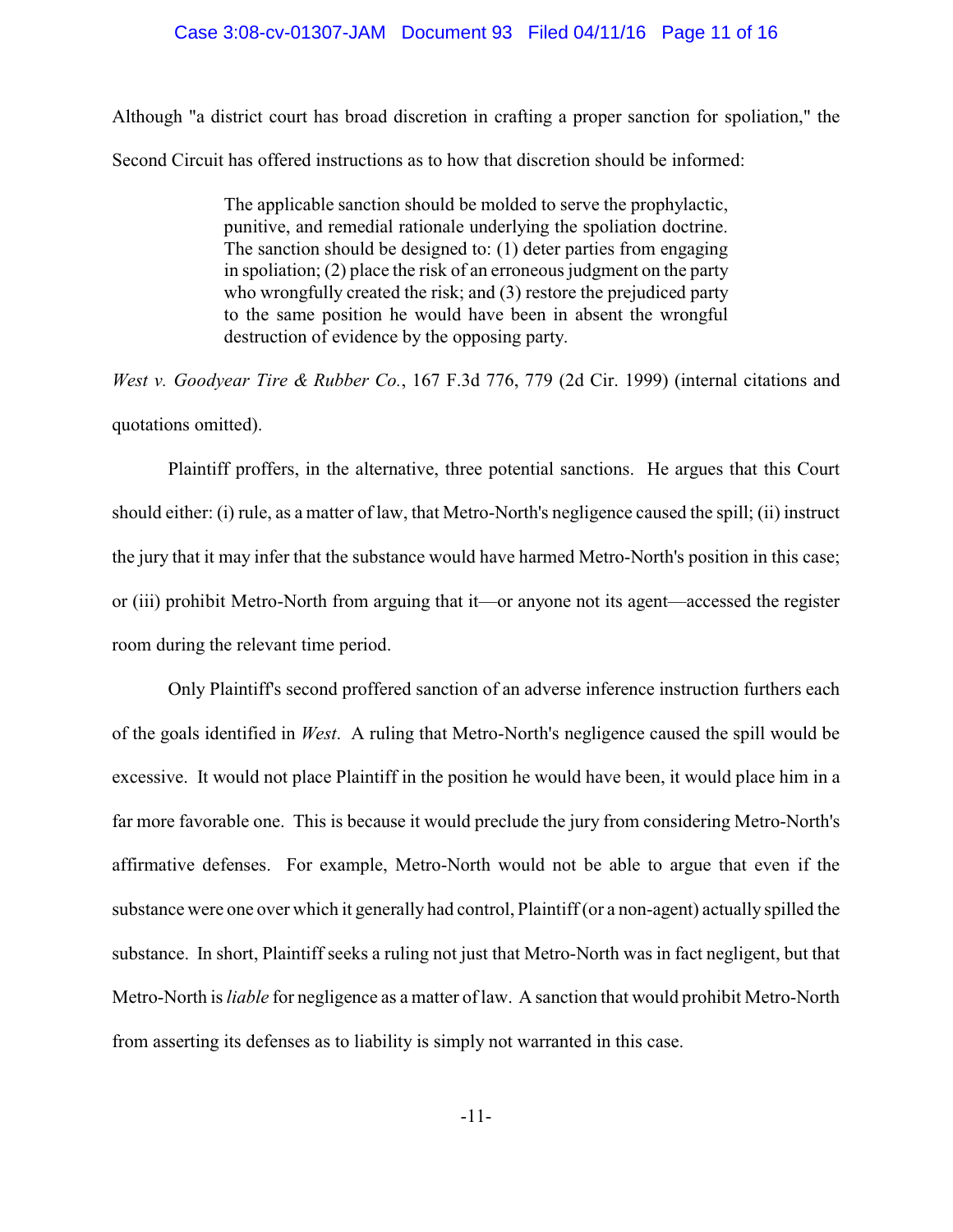#### Case 3:08-cv-01307-JAM Document 93 Filed 04/11/16 Page 12 of 16

Plaintiff's other proffered sanction is also inappropriate. Plaintiff argues that Metro-North should be prohibited from arguing to the jury that anyone other than a person over which it had control accessed the register room. This sanction would largely be untethered to the harm caused by Metro-North's sanctionable offense, and therefore cannot properly place Plaintiff in the position he would have been absent the spoliation. The result of Metro-North's negligence is only that the record does not demonstrate with certainty the nature of the spilled substance*.* Any sanction should therefore be targeted at that deficiency; *i.e.*, any sanction should place the risk of an erroneous finding as to the nature of the at-issue substance onto Metro-North. A sanction targeted at access to the register room would not be so targeted because it would not be isolated to rectifying the relevant deficiency. Specifically, it would not just address the question of who had general control over the substance that was spilled, it would also impact the question as to who, in fact, was responsible for spilling it. Such a sanction is not appropriate on the facts of this motion.

Accordingly, the Court finds that an adverse inference instruction as to the nature of the spilled substance is appropriate. Specifically, the jury will be instructed that if neither party has proven by a preponderance of the evidence the nature of the spilled substance, the jury can (but need not) infer that the nature of the substance would be harmful to Metro-North's position.<sup>8</sup>

This sanction aligns with each of the factors identified in *West*. *First*, any adverse inference instruction serves a deterrent effect as a matter of course. As explained byMagistrate Judge Francis:

> The adverse inference thus acts as a deterrent against even the negligent destruction of evidence. This is perfectly appropriate: deterrence is not a function limited to punitive sanctions where intent has been demonstrated. In the law of torts, for example, damages for

<sup>&</sup>lt;sup>8</sup> What exactly it will mean for the jury to infer that the nature of the substance is "harmful to Metro-North's position" is discussed in the Conclusion, *infra* Section III.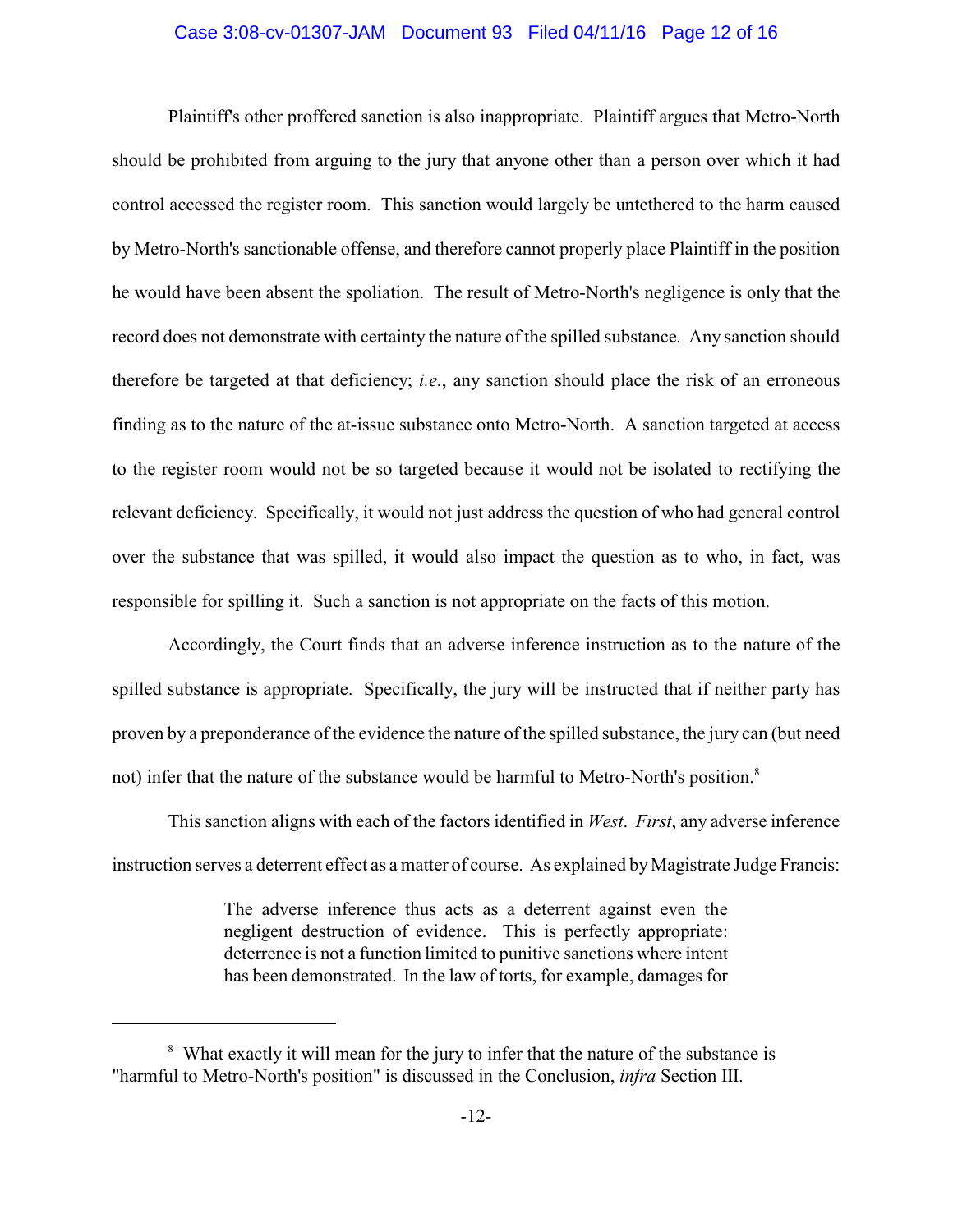negligence serves to deter such conduct in the future.

*Turner v. Hudson Transit Lines, Inc.*, 142 F.R.D. 68, 75 n.3 (S.D.N.Y. 1991). Undoubtedly, severer sanctions would serve even more of a deterrent effect. Given the relativelyminor level of culpability involved in Metro-North's conduct, however, the Court finds such to be unnecessary. Plaintiff nowhere seriously alleges that Metro-North's liability rises above ordinary negligence. Nor could he have on the present record. As the Supreme Court has stated, albeit in a distinct yet related context: where "conduct involves only simple, isolated negligence, the deterrence rationale loses much of its force." *Davis v. U.S.*, 131 S.Ct. 2419, 2427-28 (2011); *see also Ace Am. Ins. Co. v. Keystone Const. & Maint. Servs., Inc.*, 2012 WL 4483913, at \*13 (D. Conn. Sept. 27, 2012) ("sound public policy requires greater deterrents to gross negligence or intentional misconduct than to ordinary negligence" (internal quotation omitted)). *Second*, it places the risk of an incorrect determination as to the nature of the substance on Metro-North. In other words, if neither party is able to establish beyond a preponderance of the evidence what the nature of the substance was, the scales will then be tipped in favor of Plaintiff, rather than Metro-North. *Third*, an adverse inference will most closely restore Plaintiff to his initial position. For example, even if Plaintiff were able to prove beyond all doubt that the nature of the substance was such that Metro-North was generally in control of it, he would still have been subject to the defenses that it was in fact spilled by someone else, or that he was contributorily negligent. By imposing the sanction discussed above, that paradigm remains.

## **C. Effect of the Instant Ruling**

The Court is now required to address the interaction between the foregoing analysis and the Second Circuit's decisions vacating this Court's rulings as to Metro-North's summary judgment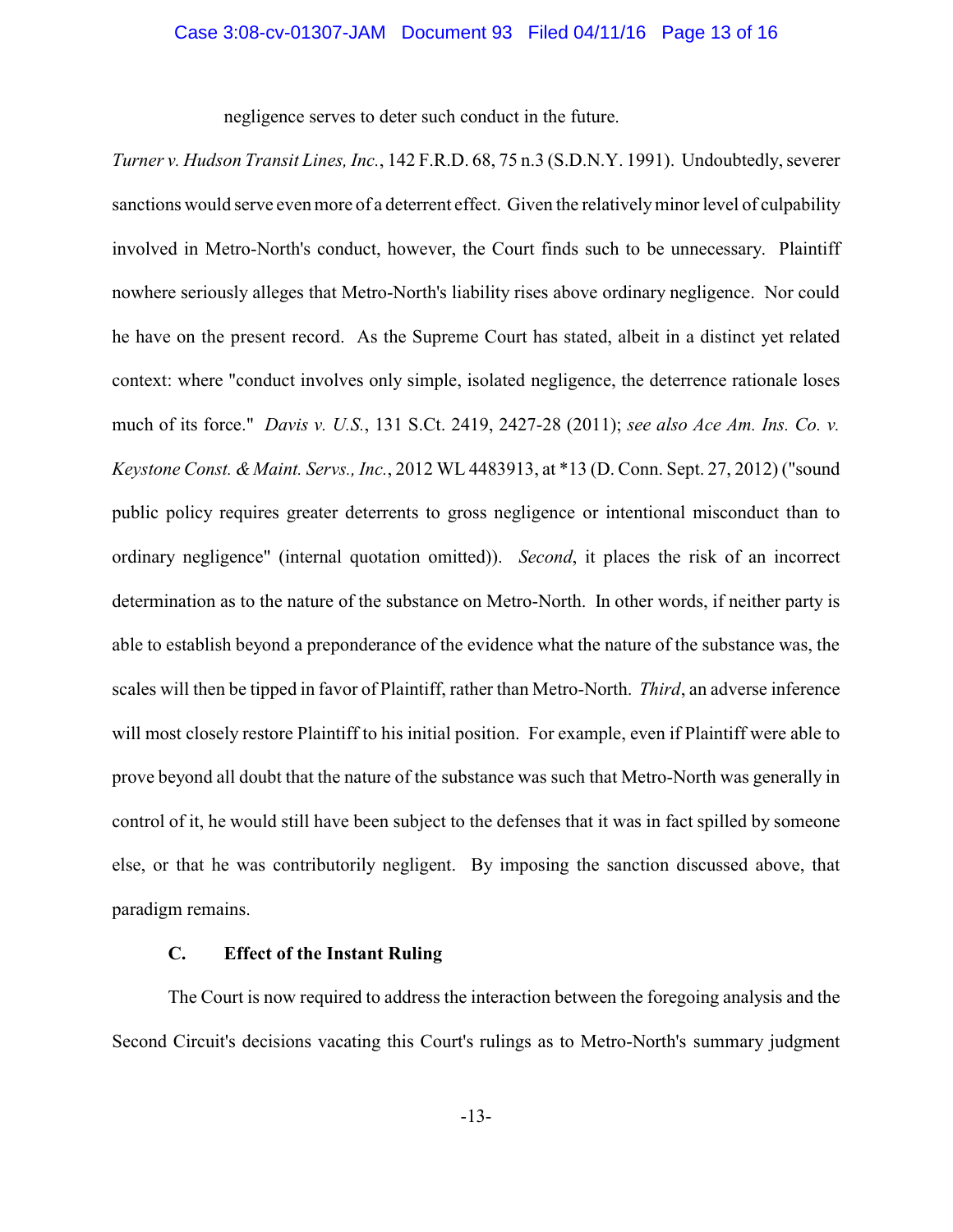#### Case 3:08-cv-01307-JAM Document 93 Filed 04/11/16 Page 14 of 16

motion and Plaintiff's sanctions motion. In short, the necessary outcome of that interplay is that Plaintiff will now be able to present to the jury both a *res ipsa loquitur* theory as well as a traditional negligence theory, and will be entitled to a distinct adverse inference as to each. This is an appropriate result, for the following reasons.

Although the Court of Appeals did not expressly disturb this Court's finding that Plaintiff's traditional negligence theory should not go to a jury, it did so by implication. As discussed, the Second Circuit's decision did not expressly cast doubt on the Court's finding that there was no triable issue as to actual or constructive notice, an element that is central to a FELA negligence theory. At first glance, then, it might appear that the Second Circuit held that Plaintiff is in fact barred from bringing a traditional negligence theory, but may proceed on a *res ipsa loquitur*theory, and a *res ipsa loquitur* theory alone. However, its decision as to the spoliation motion, by necessary implication, makes clear that its decision was not so limiting. There, the panel held that this Court erred in denying Plaintiff's spoliation motion because the nature of the spilled substance is in fact relevant to "whether Metro-North had actual or constructive notice," which it expressly determined to be "an element of Coale's negligence claim." 621 F. App'x at 16. However, notice is irrelevant to a *res ipsa loquitur* theory. *Flowers v. Delta Airlines, Inc.*, 2001 WL 1590511, at \*3 n.7 (E.D.N.Y. Nov. 7, 2011) ("[N]otice of a defect in the instrumentality which caused a plaintiff's injuries—which is required to be proven in traditional negligence cases—need not be proven in cases involving *res ipsa loquitur*."); *Higgins v. White Sox Baseball Club, Inc.*, 787 F.2d 1125, 1129 (7th Cir. 1986) (remanding case for a new trial because, *inter alia*, "the district court . . . never informed the jury that defendants' Instruction No. 14 (which required proof of notice) did not apply to the *res ipsa loquitur* claim"); *Maynard v. Sears, Roebuck and Co.*, 2014 WL 108894, at \*3 (E.D. Va. Jan. 10, 2014) ("In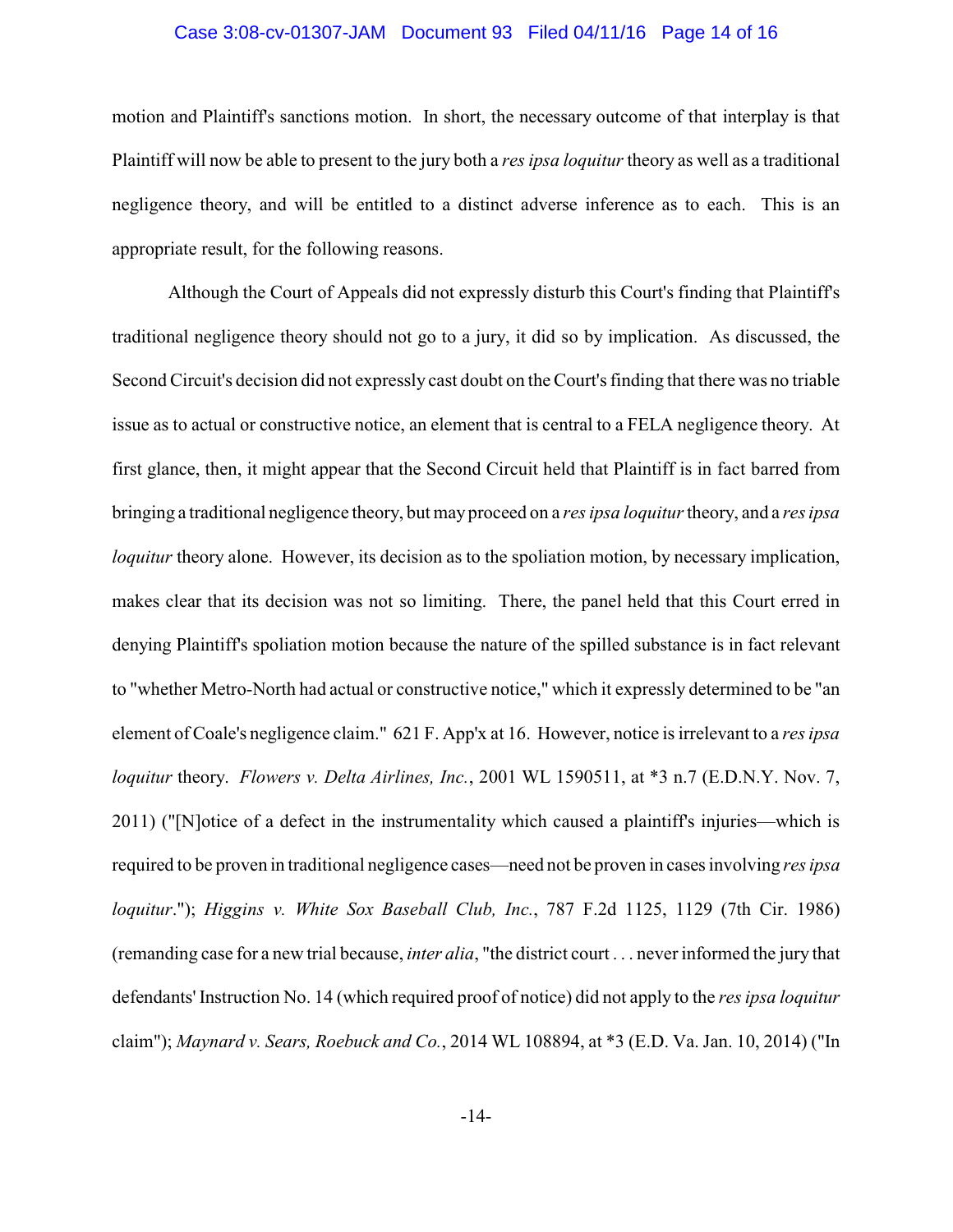#### Case 3:08-cv-01307-JAM Document 93 Filed 04/11/16 Page 15 of 16

slip and fall cases where the doctrine of res ipsa [loquitur] applies, no question of notice arises at all" (internal quotation omitted)). Therefore, whether Metro-North was on notice of the spilled substance could only be relevant to Plaintiff's traditional negligence theory. It is clear that the Court of Appeals was not of the view that Plaintiff was barred from proffering such a theory.

Moreover, and irrespective of any implied holding from the Court of Appeals, the basis for this Court's earlier grant of summary judgment has nevertheless been removed. This Court's earlier holding was premised on its finding that there was "no evidence on this record to conclude that the substance belonged to Metro-North or NHPA, and that they, and not a third party, were responsible for it being spilled." 34 F. Supp.3d at 218. Now that the Court has engaged in the remand analysis as to Plaintiff's spoliation motion—as it was required to do by order of the Second Circuit—the Court has now imposed an adverse inference instruction that may provide the precise record evidence that it found to be absent earlier. Specifically, there now is a triable question as to whether "the substance belonged to Metro-North or NHPA." This question is one that the Second Circuit expressly stated was relevant to "whether Metro-North has actual or constructive notice . . . of the defective condition that caused the injury." 621 F. App'x at 17. In short, therefore, the basis for the Court's granting of summary judgment as to Plaintiff's traditional negligence theory is gone, namely, that there was "no evidence," and thereby no triable issue, as to whether Metro-North had actual or constructive notice of the spilled substance.

Plaintiff may proceed as to both theories of liability. By necessity and as stated in detail in the Conclusion of this Ruling, the effect of the imposed sanction will be distinct for each theory.